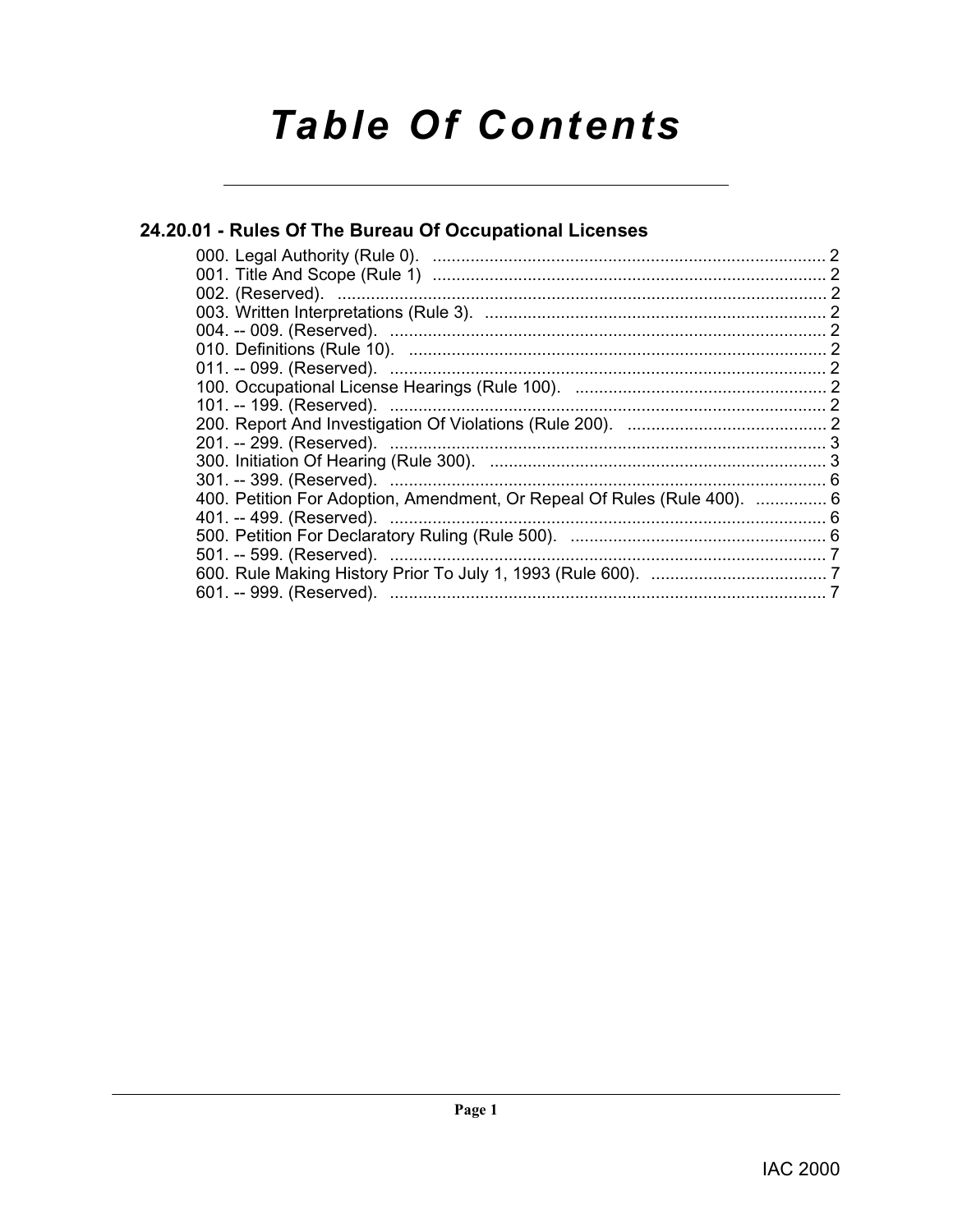#### **IDAPA 24 TITLE 20 Chapter 01**

### **24.20.01 - RULES OF THE BUREAU OF OCCUPATIONAL LICENSES**

#### <span id="page-1-16"></span><span id="page-1-1"></span><span id="page-1-0"></span>**000. LEGAL AUTHORITY (Rule 0).**

These rules are hereby prescribed and established pursuant to the authority vested in the Bureau of Occupational Licenses by the provisions of Section 67-2609, Idaho Code. (7-1-93)

#### <span id="page-1-20"></span><span id="page-1-2"></span>**001. TITLE AND SCOPE (Rule 1)**

These rules shall be cited as IDAPA 24.20.01, "Rules of the Bureau of Occupational Licenses". (7-1-93)

#### <span id="page-1-3"></span>**002. (RESERVED).**

#### <span id="page-1-22"></span><span id="page-1-4"></span>**003. WRITTEN INTERPRETATIONS (Rule 3).**

The bureau may have written statements which pertain to the interpretation of the rules of this chapter. Such interpretations, if any, are available for public inspection and copying at cost in the main office of the Bureau of Occupational Licenses. (7-1-93)

#### <span id="page-1-5"></span>**004. -- 009. (RESERVED).**

#### <span id="page-1-13"></span><span id="page-1-6"></span>**010. DEFINITIONS (Rule 10).**

**01. Board**. Any professional or occupational licensing board of the state of Idaho receiving rative services from the Bureau of Occupational Licenses. (7-1-93) administrative services from the Bureau of Occupational Licenses.

<span id="page-1-12"></span><span id="page-1-11"></span>**02. Bureau**. The Bureau of Occupational Licenses. (7-1-93)

<span id="page-1-19"></span><span id="page-1-15"></span><span id="page-1-14"></span>**03. Hearing Officer**. A non-member of a Board who presides over the hearing of a contested case.

(7-1-93)

**04. Representative Of Board**. Any person, including the Chief of the Bureau of Occupational designated by a Board to act as its agent under certain circumstances. (7-1-93) Licenses, designated by a Board to act as its agent under certain circumstances.

**05. Hearing Contested Case**. A hearing is a disciplinary proceeding involving the revocation, restriction, suspension, annulment (refusal to issue), or withdrawal of a professional or occupational license, registration, or certificate. (7-1-93) registration, or certificate.

#### <span id="page-1-7"></span>**011. -- 099. (RESERVED).**

#### <span id="page-1-17"></span><span id="page-1-8"></span>**100. OCCUPATIONAL LICENSE HEARINGS (Rule 100).**

General Provisions: These rules supplement and define the disciplinary hearing procedures of the Board of Architectural Examiners, Idaho Code, 54-305(2); Board of Barber Examiners, 54-517; Board of Chiropractic Physicians, 54-711; Board of Cosmetology, 54-817; Board of Environmental Health Specialist Examiners, 54-2410 to 54-2413; Board of Hearing Aid Dealers and Fitters, 54-2912; Board of Landscape Architects, 54-3004; Board of Morticians, 54-1116 to 54-1117; Board of Examiners of Nursing Home Administrators, 54-1612; Board of Optometry, 54-1510 to 54-1513; Board of Podiatry, 54-608 to 54-611; Board of Psychologist Examiners, 54-2305(d), 54-2309; Board of Social Work Examiners, Title 54, Chapter 32, Idaho Code, and such other professional and occupational licensing boards as request services from the Bureau of Occupational Licenses. Where these rules are inconsistent with provisions of the Idaho Code, the Code provisions are the controlling authority. (7-1-93)

#### <span id="page-1-9"></span>**101. -- 199. (RESERVED).**

#### <span id="page-1-18"></span><span id="page-1-10"></span>**200. REPORT AND INVESTIGATION OF VIOLATIONS (Rule 200).**

<span id="page-1-21"></span>**01. Who May Report** A Violation. Any person who knows of a violation by an occupational license holder of the lawful requirements for the retention of that license may report the violation to the Bureau of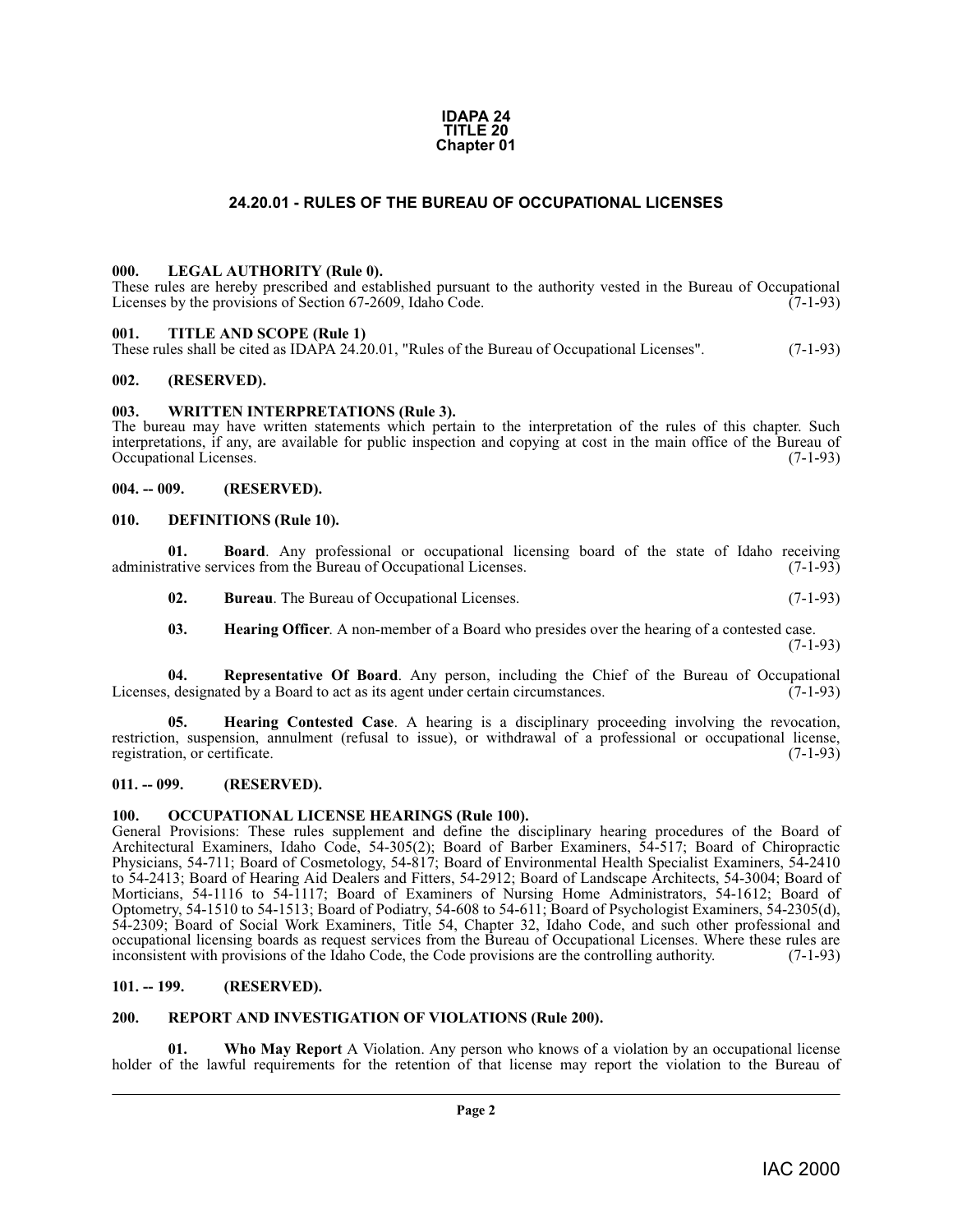Occupational Licenses. The Bureau shall then make a preliminary investigation of all the facts and circumstances surrounding the reported facts and events.

<span id="page-2-6"></span>**02. Person Reporting A Violation**. A person reporting a violation is not regarded as a party to the investigation or to any proceeding which might result from the investigation. The policy of the Bureau shall be not to publish or divulge the name of any person reporting a violation unless the testimony of such person is required to show a violation at a hearing. show a violation at a hearing.

<span id="page-2-5"></span>**03. Insufficient Facts And Events**. If after investigations the Bureau finds that the report concerns facts and events insufficient to warrant official action, no further action shall be taken. (7-1-93)

<span id="page-2-8"></span>**Sufficient Facts And Events**. If after investigation the Bureau finds that the report concerns facts and events potentially sufficient to warrant the suspension, restriction, or revocation of an occupational license, the Bureau shall, with the approval and assistance of the Office of the Attorney General, prepare a formal complaint against the license holder. Furthermore, if after investigation the report is found to concern facts and events which clearly constitute an immediate threat to the public health, safety, or welfare, and statutory authority exists for the Board, the Bureau may, with the approval and assistance of the Office of the Attorney General, proceed to suspend<br>summarily the contested license pending the prompt initiation of a revocation hearing. (7-1-93) summarily the contested license pending the prompt initiation of a revocation hearing.

<span id="page-2-7"></span>**05. Preliminary Investigations And Papers**. Preliminary investigations and papers in connection with them shall be confidential until a formal complaint is filed. (7-1-93)

### <span id="page-2-0"></span>**201. -- 299. (RESERVED).**

#### <span id="page-2-4"></span><span id="page-2-1"></span>**300. INITIATION OF HEARING (Rule 300).**

<span id="page-2-2"></span>**01. Complaint**. A hearing to determine whether or not a license should be limited, conditioned, revoked, suspended or not renewed shall be initiated by filing with the relevant Board a complaint signed by the Chief of the Bureau of Occupational Licenses, or his designated representative. The complaint shall be a written statement of charges which shall set forth in ordinary and concise language the acts or omissions with which the respondent is charged, the facts surrounding the matter in dispute, the statutes and rules which the respondent is alleged to have violated, and the action sought from the Board. (7-1-93) alleged to have violated, and the action sought from the Board.

**02. Docketing And Service Of Complaint**. Upon receipt of a complaint, the relevant Board or its representative shall assign it a docket number, select and appoint a hearing officer who shall determine the time and place for the hearing to take place. The Board or its representative shall then cause a copy of the docketed complaint to be served on respondent together with a statement of notice in substantially the following form: (7-1-93)

 $TO:$ 

<span id="page-2-3"></span>(name and address)

The accompanying complaint has been filed against you with \_\_\_\_\_\_\_\_\_\_\_\_\_\_\_\_\_\_\_\_\_\_\_\_\_, and (name of board)

a hearing on the suspension or revocation of your occupational license has been scheduled for

\_\_\_\_\_\_\_\_\_\_\_\_\_\_\_\_\_\_\_\_\_\_\_\_\_\_\_\_\_\_\_\_\_\_\_\_\_\_. (time) (date) (location)

Five days before the hearing you are required to have a written response to the complaint on file with the Board at the following address:

\_\_\_\_\_\_\_\_\_\_\_\_\_\_\_\_\_\_\_\_\_\_\_\_\_\_\_\_\_\_\_\_\_\_\_\_\_\_\_\_\_\_ (address of board or bureau)

At the hearing you will be afforded an opportunity to respond to the complaint and to present evidence and argument on all issues involved. You will be afforded an opportunity to cross-examine all witnesses testifying against you.

You have the right to be represented by an attorney.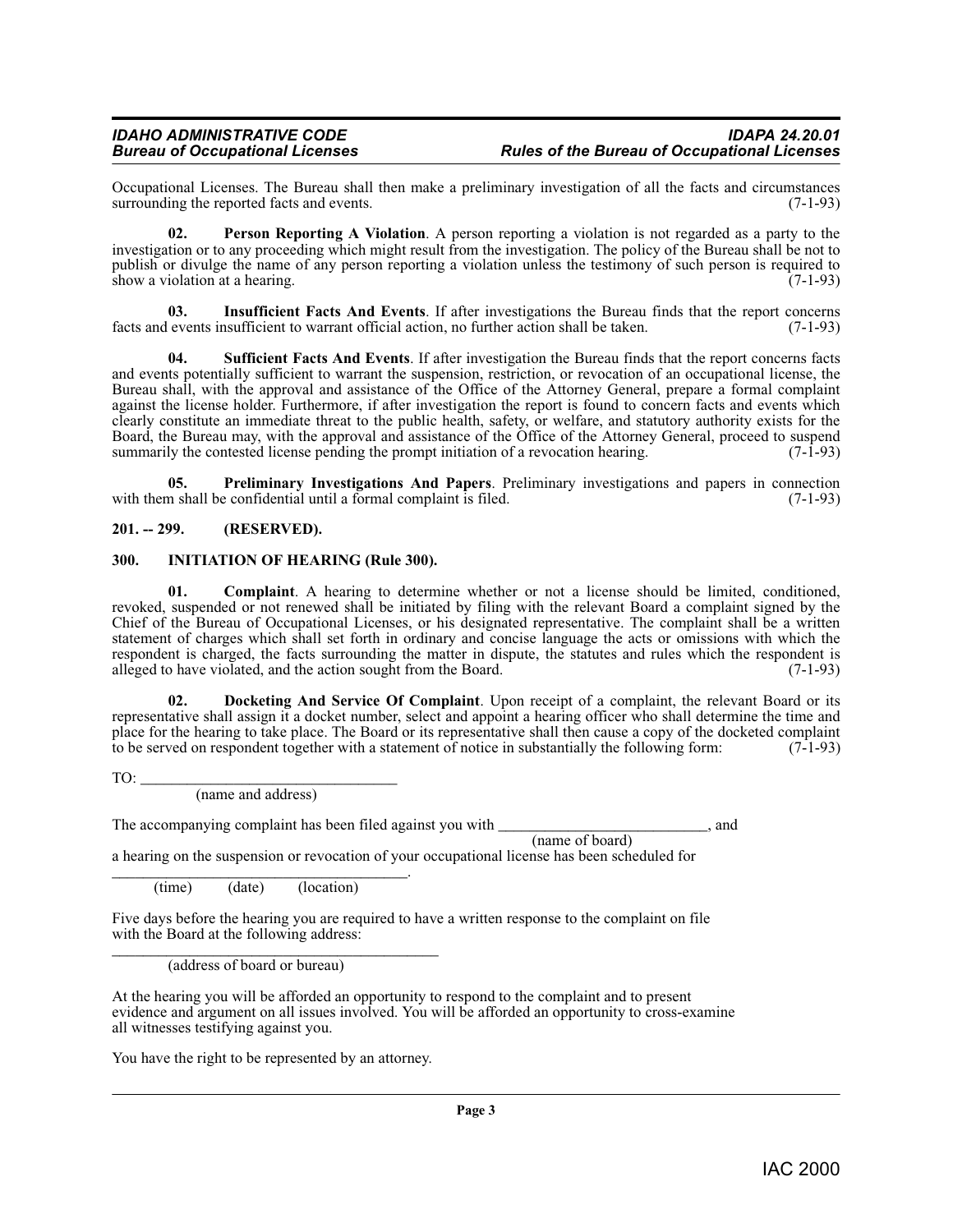(7-1-93)

If you fail to appear at the hearing, the Board may revoke or suspend your license without further notice.

You are entitled to the issuance of subpoenas to compel attendance of witnesses and the production of books, documents, or other things relevant to the proceedings.

\_\_\_\_\_\_\_\_\_\_\_\_\_\_\_\_\_\_\_\_\_\_\_\_\_\_\_\_\_\_\_\_\_\_\_\_\_\_\_\_\_\_\_\_\_\_\_\_\_\_\_\_ (signature of board member or designated representative of board)

<span id="page-3-5"></span>**03.** Setting Date For Hearing. The date selected by the Board for a revocation hearing shall be d to be at least twenty days from service of the notice and complaint on the respondent. (7-1-93) calculated to be at least twenty days from service of the notice and complaint on the respondent.

**Service Of Notice**. The Board shall serve respondent with copies of the complaint and notice of hearing by mailing them to respondent's last known or address of record, home or business address by United States mail, or by personal service in the manner of civil actions in district court. (7-1-93)

### <span id="page-3-4"></span><span id="page-3-0"></span>**05. Continuance Of Postponement Of Hearing**. (7-1-93)

a. By agreement. A hearing may be continued or postponed at any time upon agreement of all parties 30 and or its designated presiding officer. and the Board or its designated presiding officer.

b. By request. Any party may cause a hearing to be continued by showing good and sufficient cause. A request by a party for a continuance or postponement shall state precisely the reasons therefore, be in writing, and be received by the Board, presiding officer, and all other parties, not less than five (5) days prior to the scheduled date of the hearing. Grant of a continuance or postponement shall be in the discretion of the Board or its designated presiding officer. Notice of a continuance or postponement shall be given all parties. (7-1-93) presiding officer. Notice of a continuance or postponement shall be given all parties.

<span id="page-3-6"></span>**Settlement Of Complaint**. Parties to a revocation hearing and the Board or its designated may agree to settle a complaint at any time. (7-1-93) presiding officer, may agree to settle a complaint at any time.

<span id="page-3-1"></span>**07. Discovery**. By agreement or by order of the Board or its designated presiding officer, after a showing of good and sufficient cause, the parties to a license revocation hearing may obtain discovery of any nonprivileged matter relevant to the subject of the pending hearing. Discovery shall be in substantial conformity with Rule 26 of the Idaho Rules of Civil Procedure which authorize written interrogatories; production of documents or things, permission to enter property, physical and mental examinations, and requests for admission. (7-1-93)

**08. Hearing Officer**. A hearing may be conducted by the Board, a member or members of the Board designated by the Board, or a hearing officer designated by the Board. Regardless of who conducts the hearing, all Board members shall be entitled to attend and participate in a hearing. (7-1-93) Board members shall be entitled to attend and participate in a hearing.

#### <span id="page-3-3"></span><span id="page-3-2"></span>**09. Disqualification Of Officer Or Board Member**. (7-1-93)

a. Voluntary. A hearing office or Board member shall voluntarily disqualify himself and withdraw from any case to which he cannot accord a fair and impartial hearing or consideration, unless to do so would prevent<br>the existence of a quorum to decide to case. the existence of a quorum to decide to case.

b. By request.  $(7-1-93)$ 

i. Hearing officers. Any party may request the disqualification of a presiding officer by filing an affidavit five days prior to the hearing stating with particularity the grounds upon which it is claimed that a fair and impartial hearing cannot be accorded. The issue shall be determined by the Board, a member of the Board designated by the Board, or a representative of the Board designated by the Board.

ii. Board members voting on decision. Any party may request the disqualification of a Board member from voting on a decision by filing an affidavit stating with particularity why a fair and impartial consideration cannot be accorded. The issue shall be determined by the Board, a member of the Board designated by the Board, or a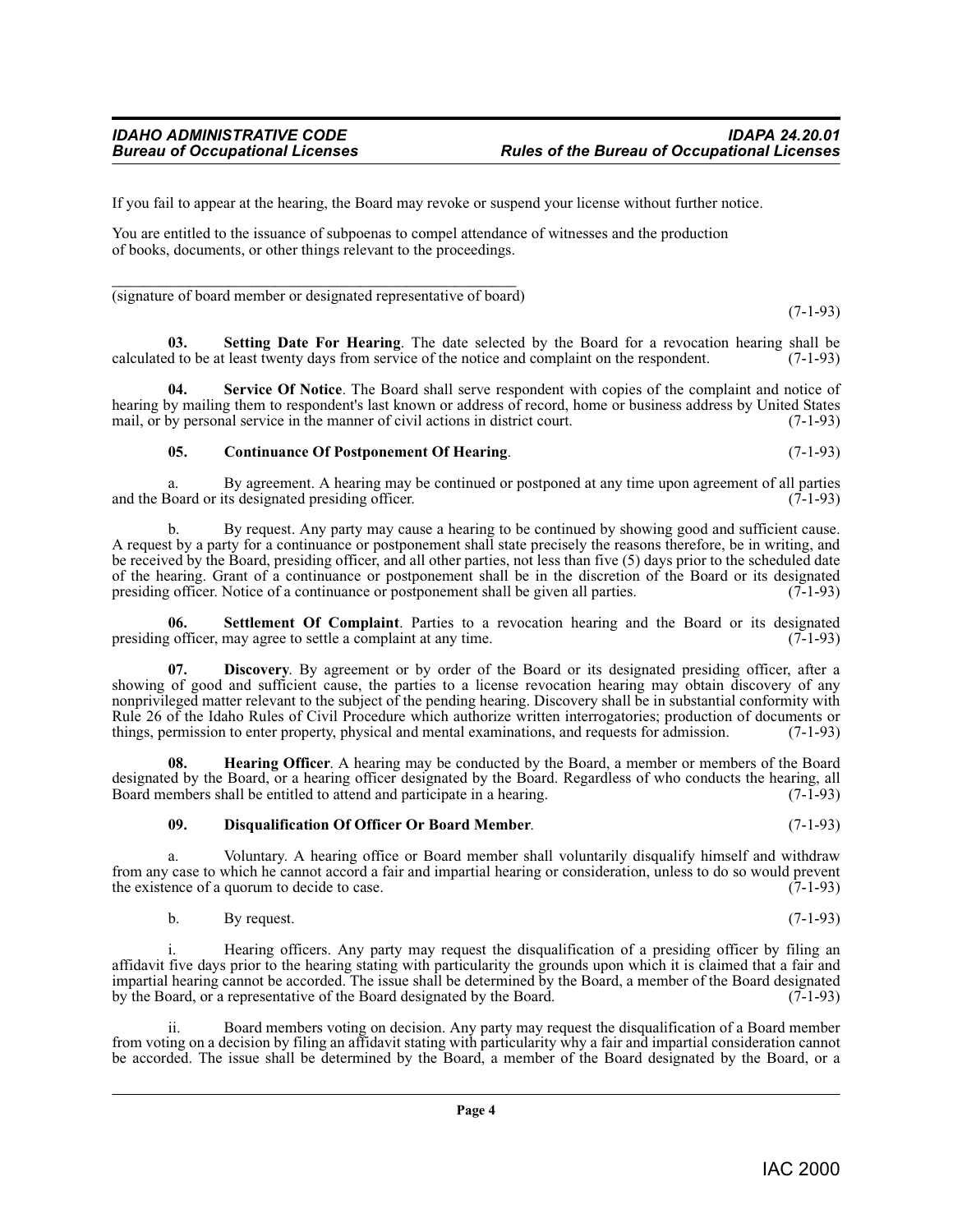representative of the Board designated by the Board, except that no Board member shall be disqualified if that would prevent the existence of a quorum to decide the case. prevent the existence of a quorum to decide the case.

<span id="page-4-6"></span>**10.** Setting Date For Hearing. The date selected by the Board to hold a hearing shall be calculated to st twenty (20) days from service of the notice and complaint on respondent. (7-1-93) be at least twenty  $(20)$  days from service of the notice and complaint on respondent.

<span id="page-4-4"></span>**11. Revocation Hearing Is Contested Case**. A hearing, as defined above, is a contested case governed by the Idaho Administrative Procedure Act, Title 67, Chapter 52, Idaho Code. All hearings shall be open to the public unless required to be closed by law. Request for a stenographic reported must be made not later than five (5) days before the date set for the hearing and must submit to the presiding officer the name of an available reporter. The party requesting the reporter shall bear the expense of the reporter's attendance fees and the costs of the original transcript and a copy for the Board. Other parties desiring a copy of the transcript shall bear the expense thereof. (7- 1-93)

<span id="page-4-5"></span>**12. Rights Of Parties**. All parties, including staff of the Board and Bureau where appropriate, shall be entitled to introduce evidence, examine and cross-examine witnesses, make arguments, and generally participate in the conduct of the hearing. (7-1-93) the conduct of the hearing.

**13. Testimony Under Oath.** All testimony to be heard by the presiding officer in adjudicatory hearings, except matters noticed officially or entered by stipulation, shall be sworn testimony. Before taking the witness stand, each person shall swear or affirm that the evidence he is about to give shall be the truth, the whole truth, and nothing but the truth. (7-1-93)

#### <span id="page-4-9"></span><span id="page-4-3"></span>**14. Order Of Proceeding**. (7-1-93)

a. The presiding officer shall call the hearing to order, identify the proceeding, and take the names of ring parties and attorneys. The parties may make opening statements if they desire. (7-1-93) all appearing parties and attorneys. The parties may make opening statements if they desire.

b. The Bureau shall present evidence first. The respondent shall follow and thereafter the Bureau shall be allowed to present rebuttal evidence. Further order of proceeding shall be controlled by the hearing officer.

(7-1-93)

<span id="page-4-2"></span>**15. Evidence**. The admission of evidence shall be governed by Idaho Code, 67-5210. The hearing officer shall rule on the admissibility of all evidence. Grounds for objection to the admission of evidence shall be stated clearly. Formal exceptions to a ruling of the presiding officer need not be made. A party barred from submitting certain evidence may make an offer of proof on the record consisting of a statement of the substance of the evidence and its relevancy. (7-1-93)

<span id="page-4-7"></span>**16.** Stipulations. With the approval of the hearing officer, the parties may enter into a stipulation as to any fact at issue. A stipulation shall be in writing and introduced into evidence as an exhibit or shall be made by oral statement upon the record.  $(7-1-93)$ statement upon the record.

<span id="page-4-1"></span>**17. Consolidation**. The Board may consolidate two or more proceedings in any one hearing where it appears that the issues are substantially the same and that the rights of the parties will not be prejudiced by such procedure. Where two or more proceedings are consolidated for hearing, the hearing officer shall determine the order<br>in which all parties shall introduce their evidence and which party or parties shall open and close. (7-1 in which all parties shall introduce their evidence and which party or parties shall open and close.

<span id="page-4-0"></span>**18. Briefs**. Under the direction of the hearing officer, the parties may submit briefs, including proposed findings of fact, conclusions of law, and a proposed decision. (7-1-93)

<span id="page-4-8"></span>**19. Submission For Decision**. A contested case shall stand submitted for decision after the taking of evidence, the presentation of oral arguments and the filing of such briefs as may have been prescribed by the hearing officer. A final decision shall not be made until a proposed decision prepared by a hearing officer or someone who has read the record is served upon the parties personally or by mail. The proposed decision shall be in such form that it may be adopted as the decision in the case, and shall contain proposed findings of fact and conclusions of law, as well as a proposed order. (7-1-93) as a proposed findings of fact and conclusions of law, as well as a proposed order.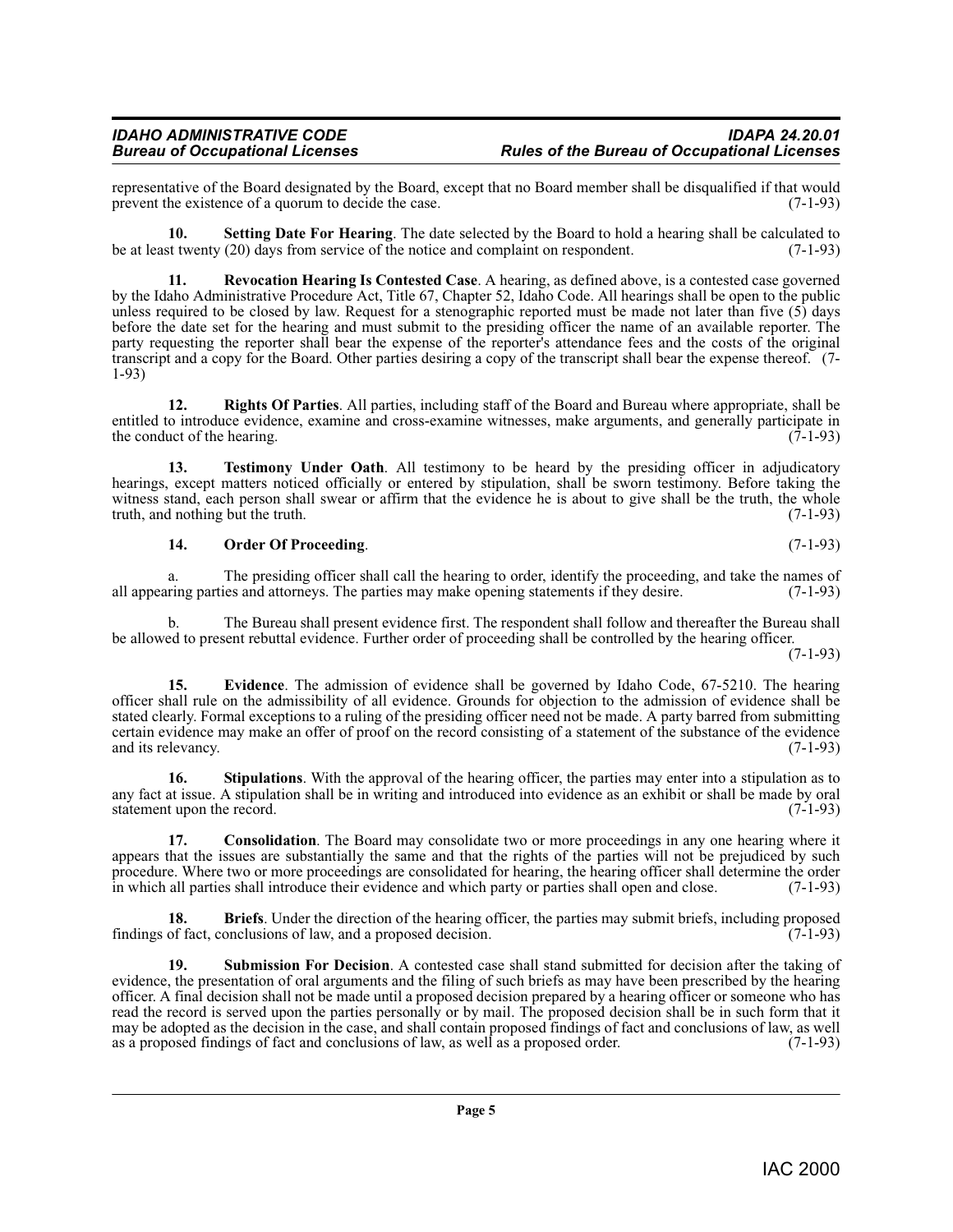### *IDAHO ADMINISTRATIVE CODE IDAPA 24.20.01 Bureau of Occupational Licenses Rules of the Bureau of Occupational Licenses*

<span id="page-5-7"></span>**20. Final Decision**. The Board may adopt the proposed decision in whole or in part, it may itself decide the case on the record, or it may refer the case to the same or another presiding officer to take additional evidence in accordance with these rules. A final decision shall include findings of fact and conclusions of law, separately stated. It shall include an explicit ruling on all alternative findings of fact submitted by the parties. Findings of fact should be supported by express reference to information contained in the record. In addition to findings of fact and conclusions of law, the final decision shall contain some statement of the reasoning employed in arriving at the decision. Final decisions shall be made upon the majority vote of the Board members taking part in the decision. Abstentions shall<br>not be counted for the purpose of determining a majority. (7-1-93) not be counted for the purpose of determining a majority.

<span id="page-5-5"></span>**21. Contempt**. If any person appearing or ordered to appear before the Board refuses to respond to a subpoena, refuses to testify, obstructs the proceedings by misconduct, or willfully disobeys a lawful order, the Board shall certify the facts to the appropriate district court for the initiation of contempt proceedings. ( shall certify the facts to the appropriate district court for the initiation of contempt proceedings.

### <span id="page-5-0"></span>**301. -- 399. (RESERVED).**

### <span id="page-5-8"></span><span id="page-5-1"></span>**400. PETITION FOR ADOPTION, AMENDMENT, OR REPEAL OF RULES (Rule 400).**

**01. Interested Person**. Any interested person, including license holders and license applicants, may petition the relevant professional or occupational licensing board to adopt, amend, or repeal any rule. Such petition shall be expressly designated as a Petition For Adoption Of Rules under Idaho Code, 67-5206, and it shall state clearly and concisely: (7-1-93)

|  | The substance or nature of the rule, regulation, amendment, or repeal requested; | $(7-1-93)$ |
|--|----------------------------------------------------------------------------------|------------|
|--|----------------------------------------------------------------------------------|------------|

b. The reason for the request; (7-1-93)

<span id="page-5-10"></span>c. Reference to the authority of the board to take the action requested. (7-1-93)

**02.** Submission Of Briefs. Briefs may be submitted in support of any contentions made by the petitioner. (7-1-93) petitioner. (7-1-93)

**03. Documents, Data, And Exhibits May Accompany The Petition**. Documents, data, and exhibits ompany the petition. (7-1-93) may accompany the petition.

<span id="page-5-6"></span><span id="page-5-4"></span>**04. Action On Petition**. Action on petition for adoption, amendment, or repeal of rules. (7-1-93)

a. Within thirty (30) days of the receipt of a petition for adoption, amendment, or repeal of rules, the Board or its designated representative shall, with the advice of the Office of the Attorney General, either grant the petition and schedule the matter for a public hearing under Idaho Code, 67-5203, require additional information from the petitioner before granting or denying the petition, or deny the petition and inform the petitioner of the reasons for such denial. (7-1-93) such denial. (7-1-93)

b. The Board may grant or deny a petition in part, as well as grant such other relief or take such other may be warranted. (7-1-93) action as may be warranted.

c. The Board shall notify the petitioner in writing of any action taken. (7-1-93)

d. Any interested person may request reconsideration of any part or all of a Board decision. A request for reconsideration shall be submitted no later than thirty (30) days after notification of the Board's decision has been<br>sent to the petitioner. (7-1-93) sent to the petitioner.

#### <span id="page-5-2"></span>**401. -- 499. (RESERVED).**

### <span id="page-5-9"></span><span id="page-5-3"></span>**500. PETITION FOR DECLARATORY RULING (Rule 500).**

**01. Interested Person**. Any interested person, including license holders and license applicants, may petition the relevant Board for a declaratory ruling as to the applicability of board rules and statutory provisions to a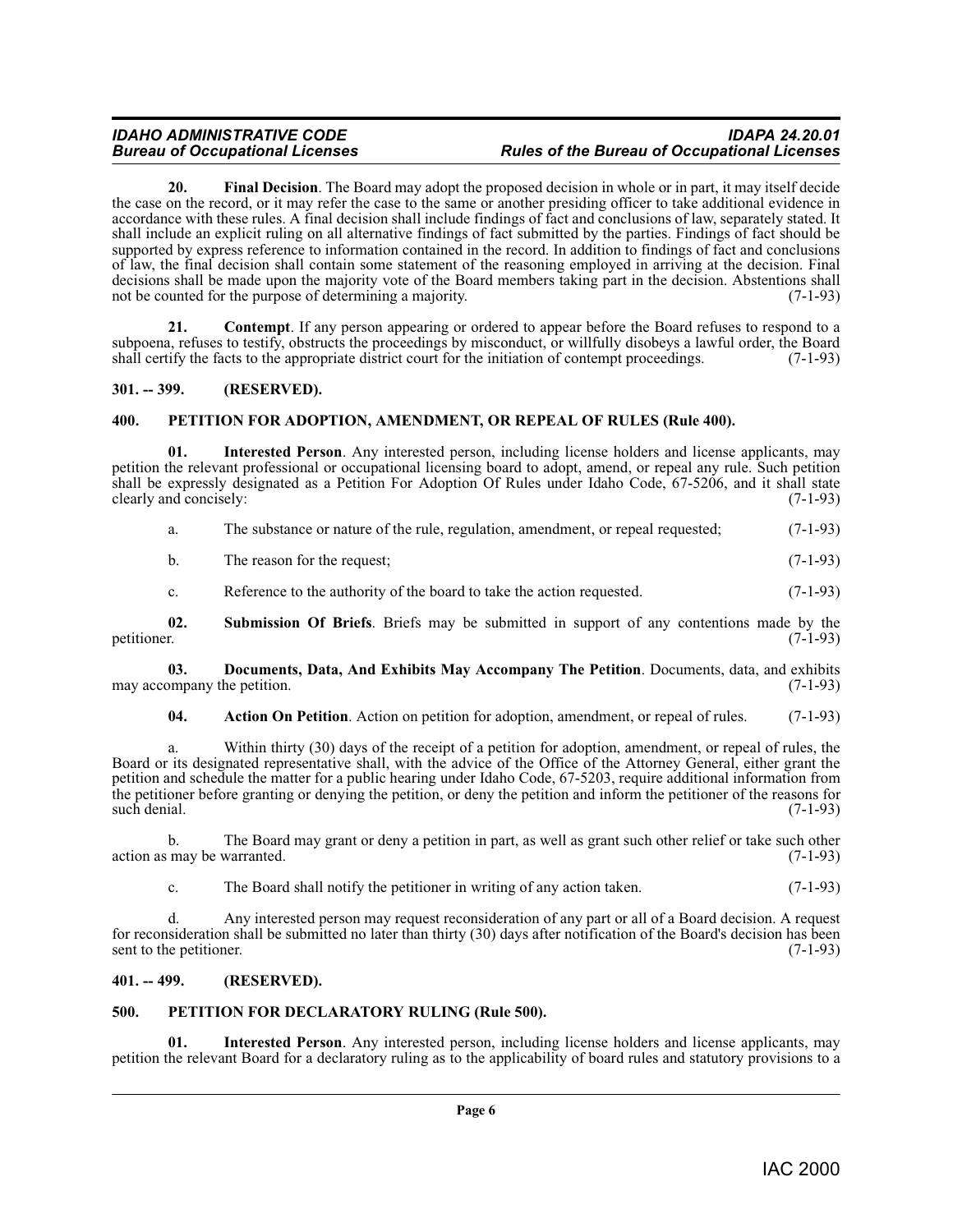particular situation. Such petition shall be entitled a Petition For Declaratory Ruling, under Idaho Code, 67-5208, and it shall state clearly and concisely: (7-1-93)

a. All board rules, Idaho Code provisions, or legal issues in question; (7-1-93)

b. Sufficient facts from which it can be determined that a real question exists concerning the applicability of the Board rules or Idaho Code provisions to the petitioner and that a declaratory ruling would resolve the question; (7-1-93) the question;  $(7-1-93)$ 

c. A proposed ruling, and;  $(7-1-93)$ 

<span id="page-6-6"></span>d. The reasons for the Board to adopt the proposed ruling. (7-1-93)

**02.** Submission Of Briefs. Briefs may be submitted in support of any contentions made by the petitioner. (7-1-93) petitioner. (7-1-93)

**03. Documents, Data, And Exhibits May Accompany the Petition**. Documents, data, and exhibits ompany the petition. (7-1-93) may accompany the petition.

<span id="page-6-4"></span><span id="page-6-3"></span>**04.** Action On Petition. Action on petition for declaratory ruling. (7-1-93)

a. Within thirty (30) days of the receipt of a petition for declaratory ruling, under Idaho Code, 67- 5208, the Board or its designated representative shall, with the advice of the Office of the Attorney General, either make a ruling, require additional information from the petitioner before making a ruling, or refuse to make a ruling on the question presented, and inform the petitioner in writing of the action taken. (7-1-93)

b. The Board may either grant or deny a petition in part or it may grant such other relief as may be warranted. (7-1-93)  $\alpha$  warranted.  $(7-1-93)$ 

c. Any interested person may request reconsideration of any part or all of a Board decision. A request for reconsideration shall be submitted no later than thirty (30) days after notification of the Board's decision has been<br>(7-1-93) sent to the petitioner.

#### <span id="page-6-0"></span>**501. -- 599. (RESERVED).**

### <span id="page-6-5"></span><span id="page-6-1"></span>**600. RULE MAKING HISTORY PRIOR TO JULY 1, 1993 (Rule 600).**

These rules adopted and effective this first day of June, 1981. (7-1-93)

#### <span id="page-6-2"></span>**601. -- 999. (RESERVED).**